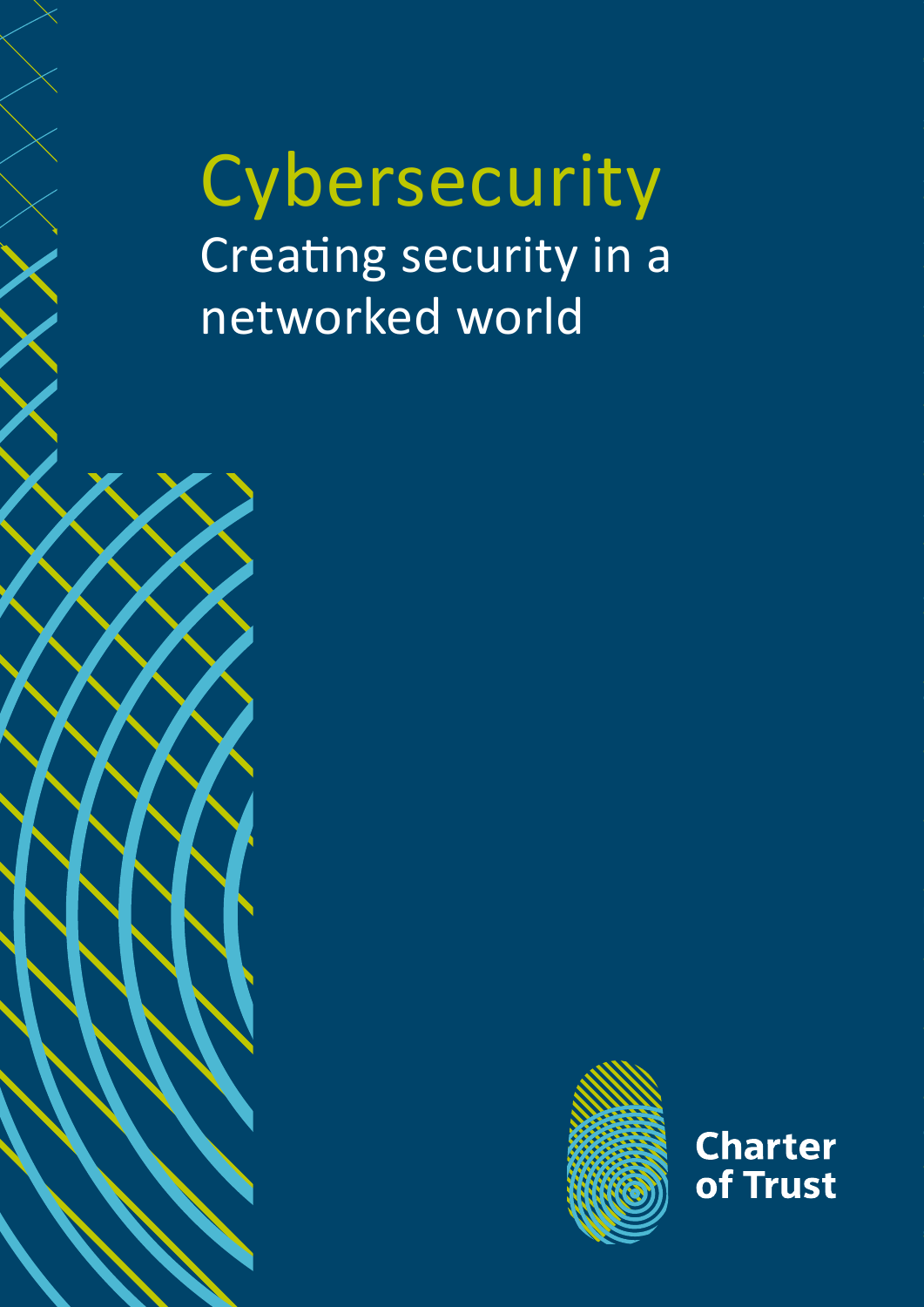## Charter of Trust For a secure digital world

**The digital world is changing everything.** Artificial intelligence and big data analytics are revolutionizing our decision-making while billions of devices are being connected by the Internet of Things and interacting on an entirely new level and scale.

As much as these advances are improving our lives and economies, **the risk of exposure to malicious cyberattacks is also growing dramatically.** Failure to protect the systems that control our homes, hospitals, factories, grids and virtually all of our infrastructure could have devastating consequences. **Democratic and economic values need to be protected from cyber and hybrid threats.**

**Cybersecurity is and has to be more than a seatbelt or an airbag here; it's a factor that's crucial to the success of the digital economy.** People and organizations need to trust that their digital technologies are safe and secure; otherwise, they won't embrace the digital transformation. **Digitalization and cybersecurity must evolve hand-in-hand.**

To keep pace with continuous advances in the market as well as threats from the criminal world, **companies and governments must join forces and take decisive action. This means making every effort to protect the data and assets of both individuals and businesses, prevent damage to people, businesses, and infrastructures and build a reliable basis for trust in a connected and digital world.**

In other words, it's a matter of building trust in cybersecurity, advancing it on all its various levels and thereby paving the way for digitalization. And that's not something that any company can do all by itself. **It has to be approached through a close collaboration of all the parties involved. In this document, the undersigned outline the key principles for a secure digital world – principles that they're actively pursuing in collaboration with civil society, government, business partners and customers.**

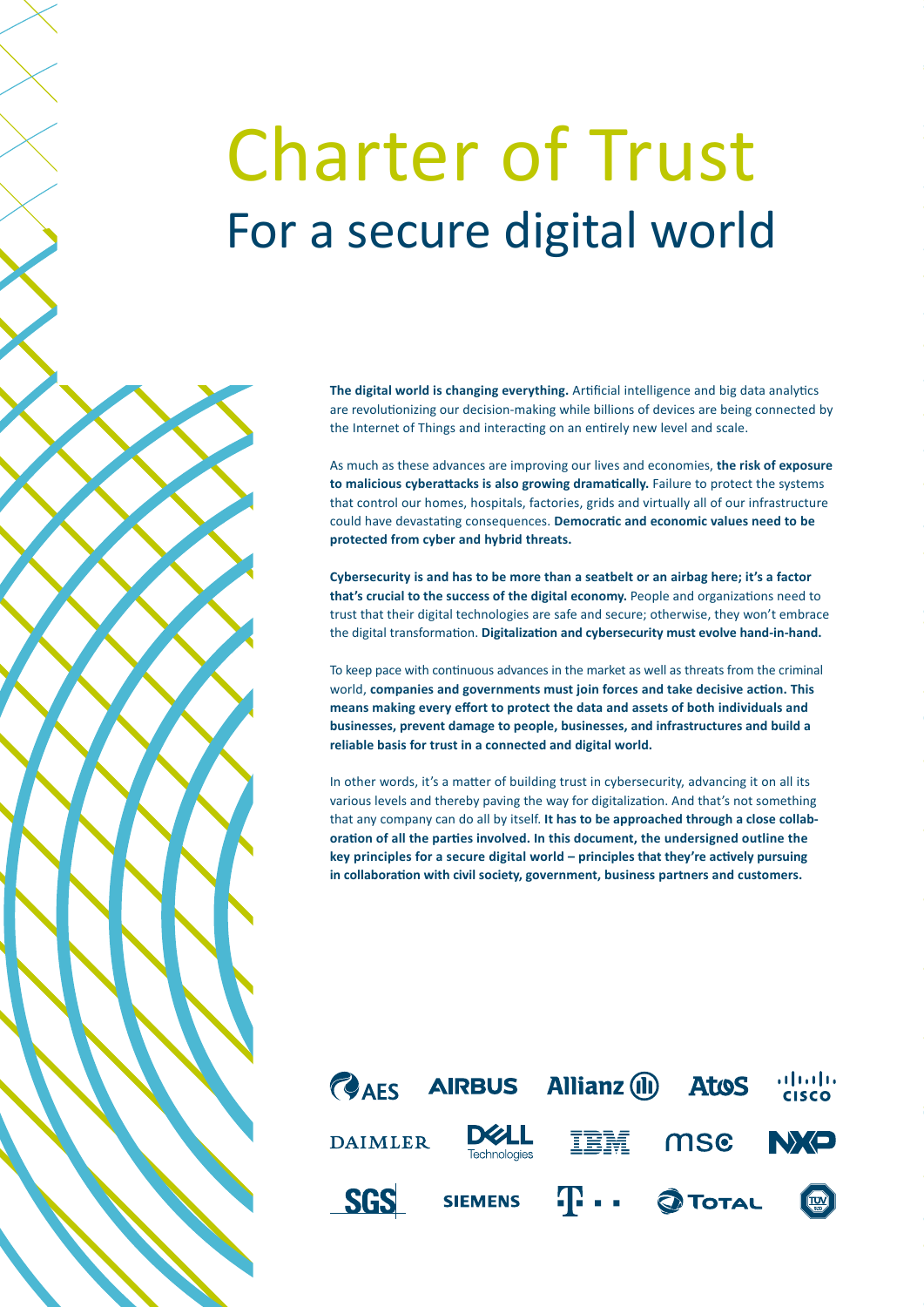### **Our principles**

**1 Ownership of cyber and IT security |** Anchor the responsibility for cybersecurity at the highest governmental and business levels by designating specific ministries and CISOs. Establish clear measures and targets as well as the right mindset throughout organizations – "It is everyone's task."

**2 Responsibility throughout the digital supply chain |** Companies – and if necessary – governments must establish risk-based rules that ensure adequate protection across all IoT layers with clearly defined and mandatory requirements. Ensure confidentiality, authenticity, integrity and availability by setting baseline standards, such as:

- **· Identity and access management:** Connected devices must have secure identities and safeguarding measures that only allow authorized users and devices to use them.
- **· Encryption:** Connected devices must ensure confidentiality for data storage and transmission purposes wherever appropriate.
- **· Continuous protection:** Companies must offer updates, upgrades and patches throughout a reasonable lifecycle for their products, systems and services via a secure update mechanism.

**3 Security by default |** Adopt the highest appropriate level of security and data protection and ensure that it's preconfigured into the design of products, functionalities, processes, technologies, operations, architectures and business models.

**4 User-centricity |** Serve as a trusted partner throughout a reasonable lifecycle, providing products, systems and services as well as guidance based on the customer's cybersecurity needs, impacts and risks.

**5 Innovation and co-creation |** Combine domain know-how and deepen a joint understanding between firms and policymakers of cybersecurity requirements and rules in order to continuously innovate and adapt cybersecurity measures to new threats; drive and encourage i.a. contractual Public Private Partnerships.

**6 Education |** Include dedicated cybersecurity courses in school curricula – as degree courses in universities, professional education and trainings – in order to lead the transformation of skills and job profiles needed for the future.

**7 Certification for critical infrastructure and solutions |**  Companies – and if necessary – governments establish mandatory independent third-party certifications (based on future-proof definitions, where life and limb is at risk in particular) for critical infrastructure as well as critical IoT solutions.

**8 Transparency and response | Participate in an indus**trial cybersecurity network in order to share new insights, information on incidents et al.; report incidents beyond today's practice which is focusing on critical infrastructure.

**9 Regulatory framework |** Promote multilateral collaborations in regulation and standardization to set a level playing field matching the global reach of the WTO; inclusion of rules for cybersecurity into Free Trade Agreements (FTAs).

10 Joint initiatives | Drive joint initiatives including all relevant stakeholders, in order to implement the above principles in the various parts of the digital world without undue delay.

## **charter-of-trust.com**